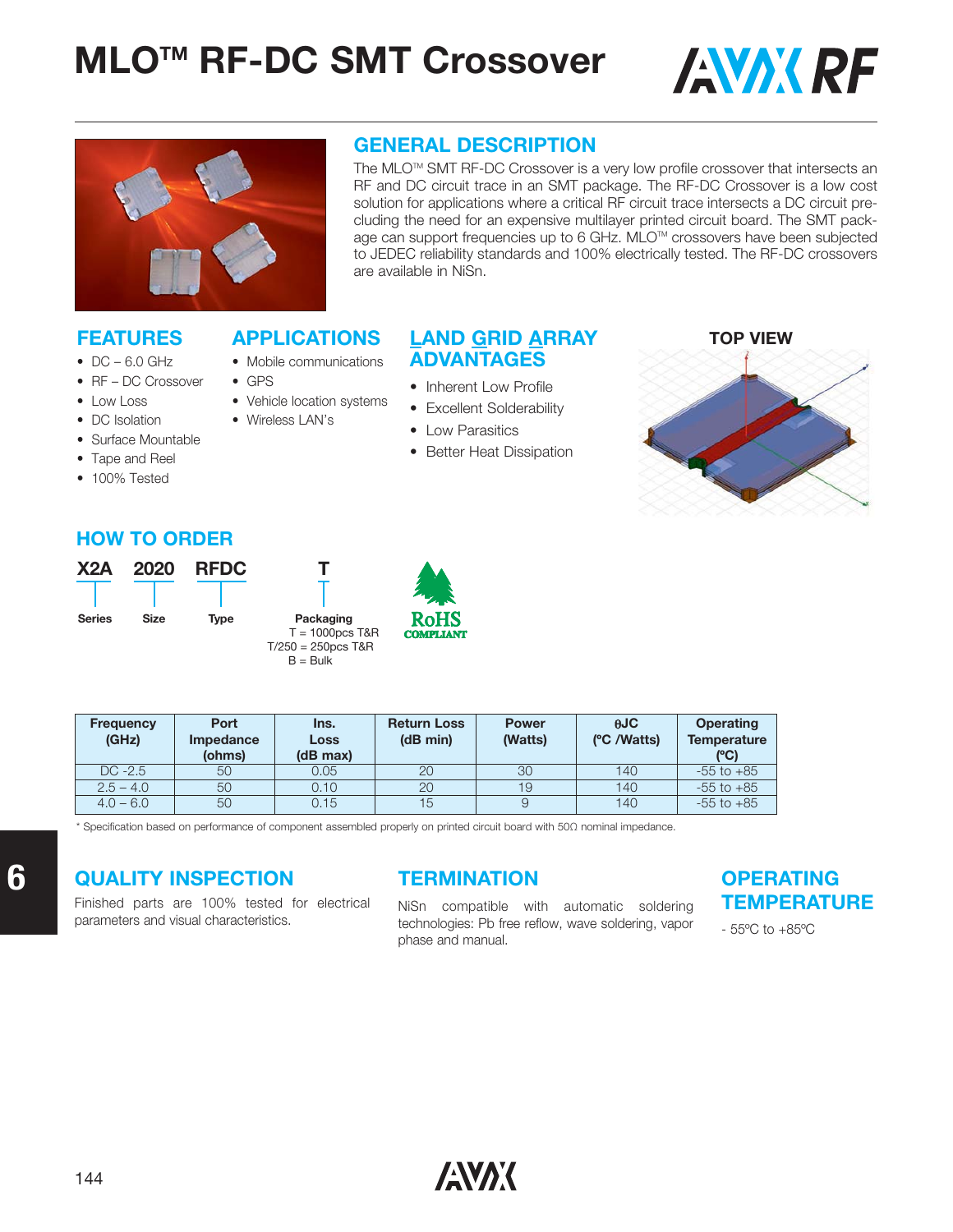# **MLOTM RF-DC SMT Crossover**



#### **MECHANICAL OUTLINE**

TOP BOTTOM





**SIDE**



**6**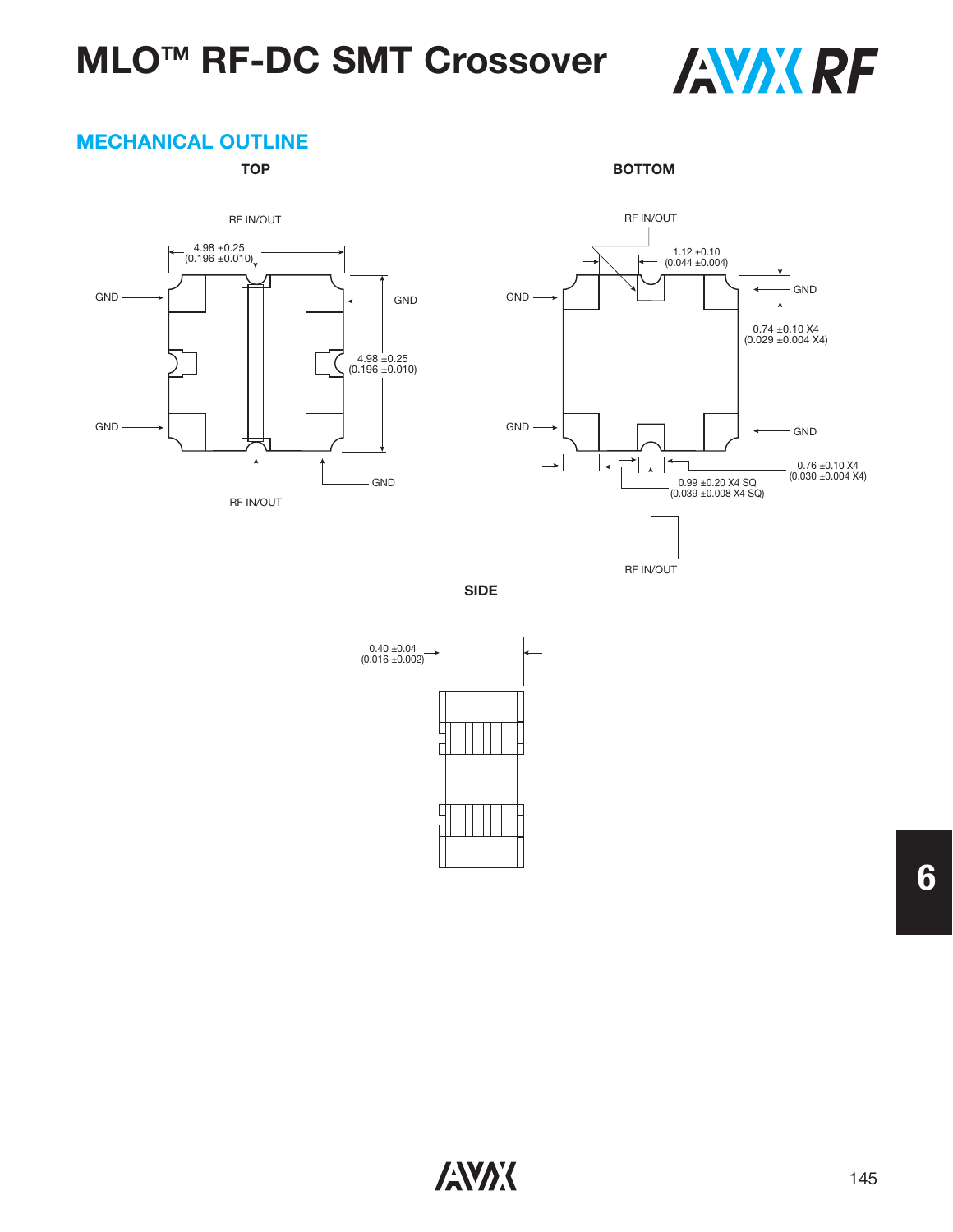**MLOTM RF-DC SMT Crossover**



#### **RF-DC SMT CROSSOVER PERFORMANCE: 0.3 GHZ TO 6 GHZ**

**RF/DC Crossover – Insertion Loss RF/DC Crossover – Insertion Loss**







MLO<sup>™</sup> SMT crossovers require 50Ω transmission lines leading to and from all of the RF ports. Proper grounding is required in order to ensure optimal device performance. If these conditions are not met then performance parameters including insertion loss, return loss and any isolation may not meet published values. All of the MLO™ components utilize castellated interconnects which allow for high yield assembly, expansion matched and halogen free dielectric. When mounting the user must be mindful of the following: a) ensure the RF pads of the device are in contact with the circuit trace of the printed circuit board and b) the ground plane of neither the component nor the PCB is in contact with the RF signal. Parts are specifically oriented in the tape and reel.

#### **MOUNTING PROCEDURE MOUNTING FOOTPRINT**







Dimensions are in mm (inches)

**ANAK**